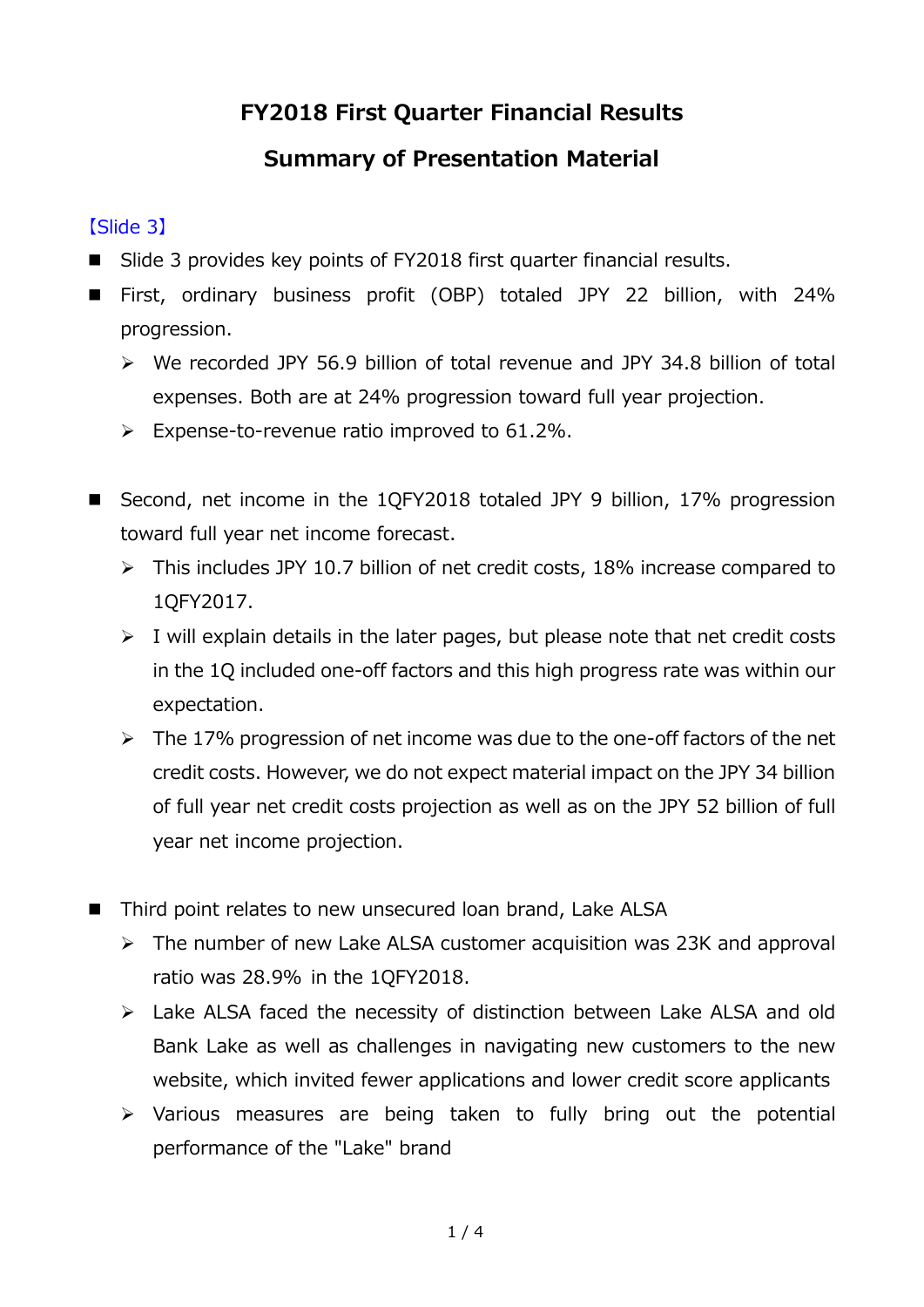## 【Slide 4】

■ Slide 4 shows a summary table of FY2018 first quarter financial results. I have explained the key points in the slide 3. Please let me move on to the next page.

## 【Slide 5】

- Page 5 covers net interest income and noninterest income.
	- $\triangleright$  Net interest income increased 5% to JPY 33.4 billion.
		- $\lozenge$  Net interest income from unsecured loans increased 4% to JPY 17.5 billion.
	- $\triangleright$  Noninterest income declined by 10% to JPY 23.4 billion.
		- $\Diamond$  This mainly reflects lower derivative related income in the Institutional Business and lower equity related income in the Principal Transactions Business.

#### 【Slide 6】

- Page 6 relates to net interest margin.
	- $\triangleright$  Improvement in yield on loans primarily contributed the increase in yield on total interest earning assets by 6 basis points to 2.74%, reflecting an increase in the average loan balance of consumer finance businesses.
	- $\triangleright$  On the funding side, in order to immunize ourselves from the maturity gap related to FCY assets, our FX hedging cost has slightly increased. Hence, rate on interest bearing liabilities increased by 1 basis point to 0.27%.
	- $\triangleright$  As a result, net interest margin improved 5 basis points to 2.47%.

#### 【Slide 7】

- Page 7 shows expenses.
	- Both personnel and nonpersonnel expenses declined compared to 1QFY2017, resulting in JPY 34.8 billion of expenses.
	- $\triangleright$  Expense-to-revenue ratio continues to improve and is now at 61.2%.

#### 【Slide 8】

- Page 8 illustrates details of the net credit costs.
	- $\triangleright$  Net credit costs increased 18% to JPY 10.7 billion.
	- $\triangleright$  We disbursed new overseas loans in real estate finance and shipping finance.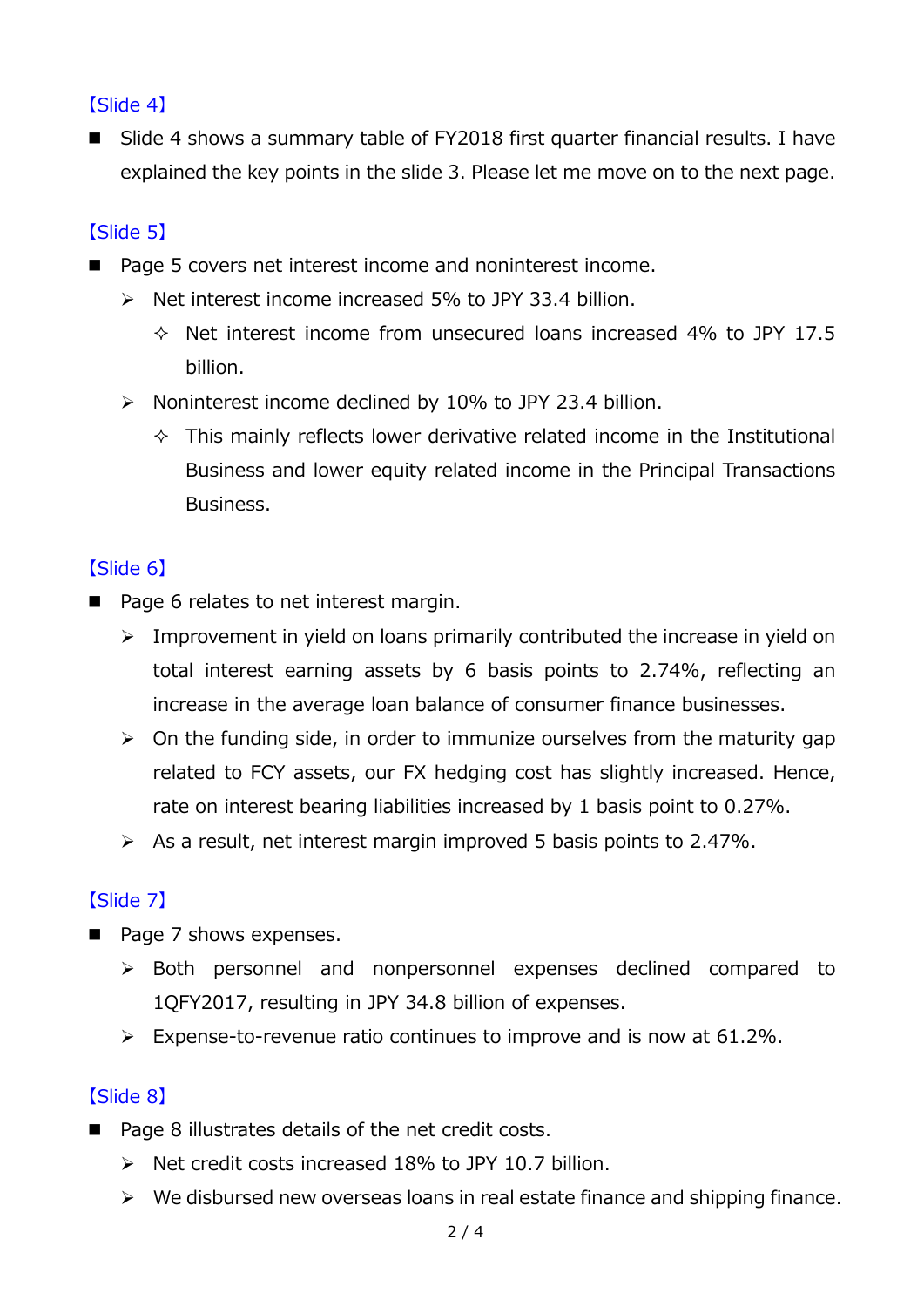Accordingly, we provisioned general reserves for those loans.

- $\triangleright$  Increase in APLUS FINANCIAL net credit cost ratio to 1.8% mainly reflected provisioning associated with a bulk sale of delinquent claims in addition to loan reserves required for the asset growth. Without the bulk sale impact, the ratio would have been 1.2%.
- $\triangleright$  On the other hand, net credit costs ratio of unsecured loans decreased to 3.6%, resulting from decline of net credit costs due mainly to a decrease in the unsecured loan balance from March 2018.

### 【Slide 9】

- Page 9 shows capital adequacy.
	- $\triangleright$  We maintained ample level of common equity Tier 1 ratio at 12.3% on a fully loaded international basis.

### 【Slide 10】

- Page 10 highlights trends of excess interest repayment, or Kabarai.
	- $\triangleright$  The number of disclosure claims and the actual repayments in the 1Q FY2018 slightly increased from the last quarter ended on March 31, 2018. However, we see the down trend continuing from a long term perspective.
	- Total grey zone reserve is now at JPY 70.9 billion with 4.8 years-worth of coverage ratio, which we believe is sufficient.

## 【Slide 12】

- Page 12 relates to the unsecured loan business.
	- Unsecured loan balance increased 4% from June 2017.
	- However, loan balance of Lake Businesses slightly decreased from March 2018, influenced by a slow start of new customer acquisition in the new brand Lake ALSA.
	- $\triangleright$  At the same time, the loan balance of Lake ALSA on a stand-alone basis stood at JPY 4.6 billion as of June 2018.
	- $\triangleright$  In the 1QFY2018, increase in net interest income coupled with a decrease in net credit costs resulted in JPY 4.6 billion of OBP after net credit costs, up 171% from 1QFY2017.